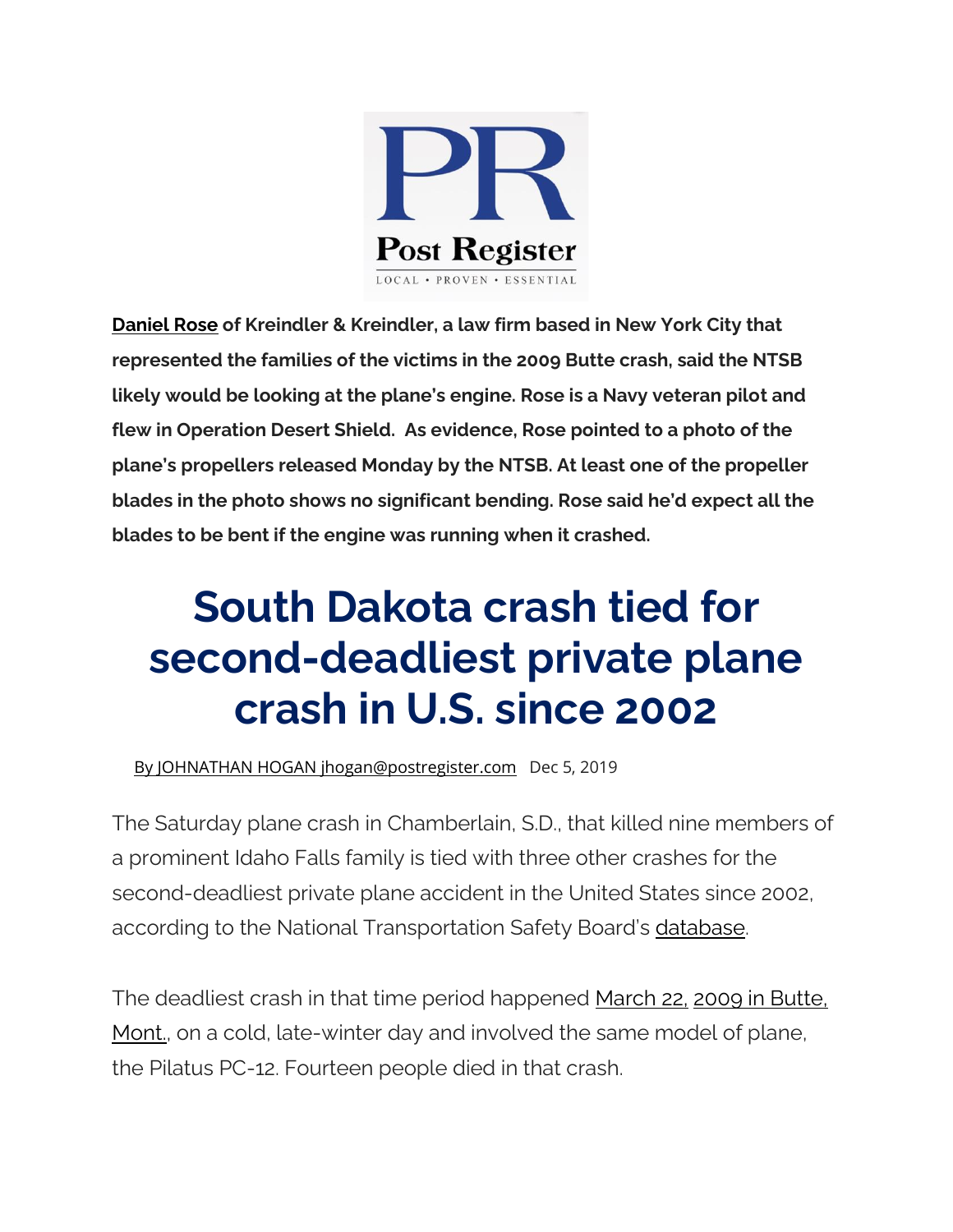The South Dakota crash happened Saturday a mile north of the Chamberlain Municipal Airport. The family was returning from a pheasant hunting trip. Only three of the 12 passengers survived the crash.

The National Transportation Safety Board is investigating the crash and a preliminary report detailing the likely factors is expected within two weeks. Investigators finished the crash scene investigation Wednesday, according to the NTSB's Washington, D.C., office.

Pilatus Aircraft, the plane's manufacturer, also sent a team to assist in the investigation and provide the NTSB with information on the plane. Thomas Aniello, vice president of marketing for Pilatus, said he could not comment on the investigation itself.

The Post Register spoke with attorneys and aviation experts to get an idea of what factors the investigators would consider. Both attorneys said their insight was based on their experience investigating similar crashes and that the conclusions may change based on the NTSB's findings.

**[Daniel Rose](https://www.kreindler.com/Attorneys/Daniel-O-Rose.shtml) of Kreindler & Kreindler, a law firm based in New York City that represented the families of the victims in the 2009 Butte crash, said the NTSB likely would be looking at the plane's engine. Rose is a Navy veteran pilot and flew in Operation Desert Shield.**

**As evidence, Rose pointed to a photo of the plane's propellers released Monday by the NTSB. At least one of the propeller blades in the photo shows no significant bending. Rose said he'd expect all the blades to be bent if the engine was running when it crashed.**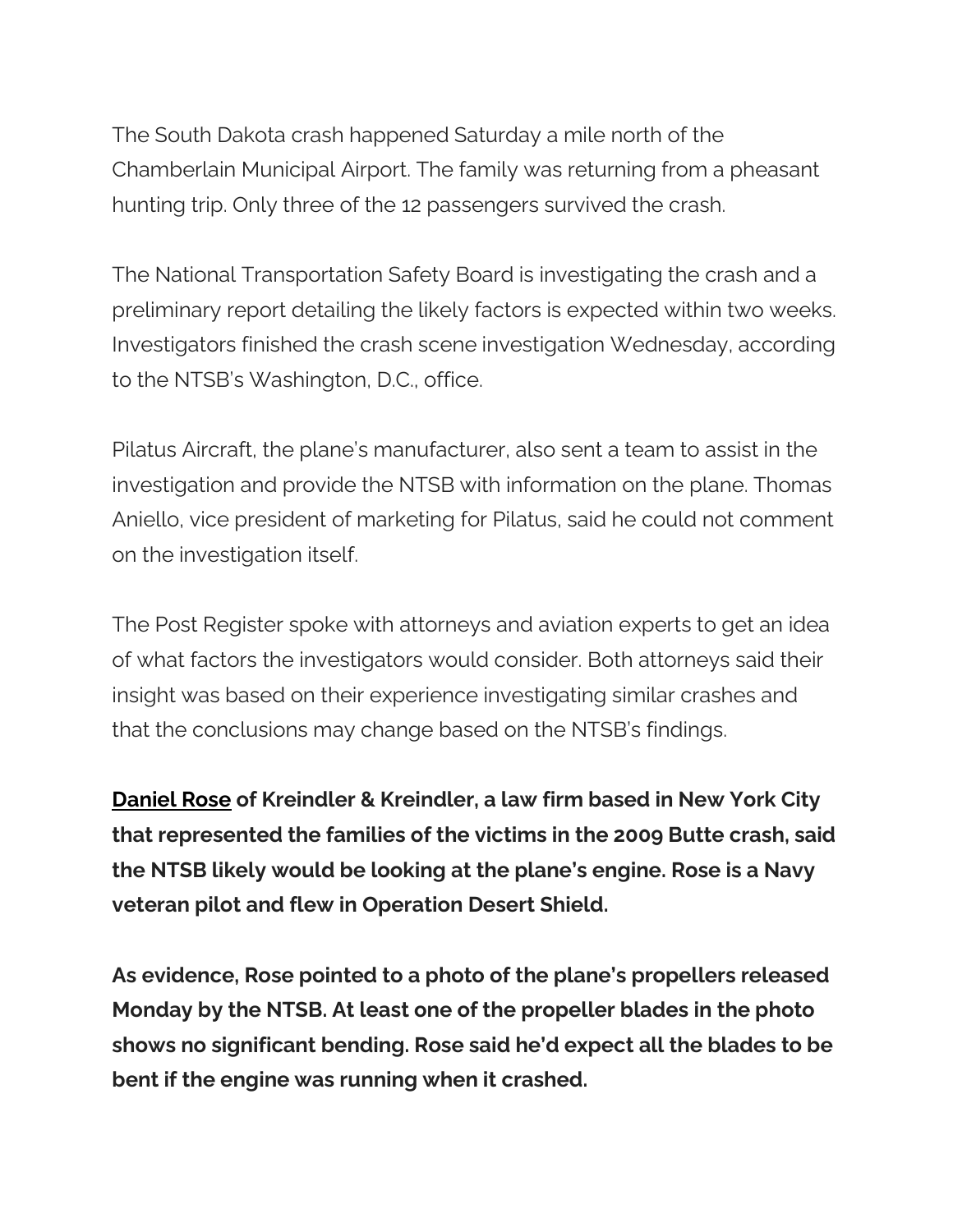**Another of the blades closest to the ground is partially bent, though Rose said he would have expected more bending if the engine had been running at full power. The other two blades are obstructed or not visible in the photo.**

**Rose said he expects NTSB investigators will look into whether the engine and the fuel pump were functioning correctly.**



In this photo, taken Monday in Chamberlain, South Dakota, an NTSB air safety investigator begins the initial examination of the wreckage of the Pilatus PC-12 that crashed on Nov. 30, 2019, at 12:30 p.m. CT shortly after departure from Chamberlain Municipal Airport.

Even though Chamberlain was under a winter storm warning at the time of the crash, Rose doubted icing on the wings was a factor in the crash, given how quickly the plane crashed after takeoff, assuming the pilot checked the wings before flying to make sure ice had not built up.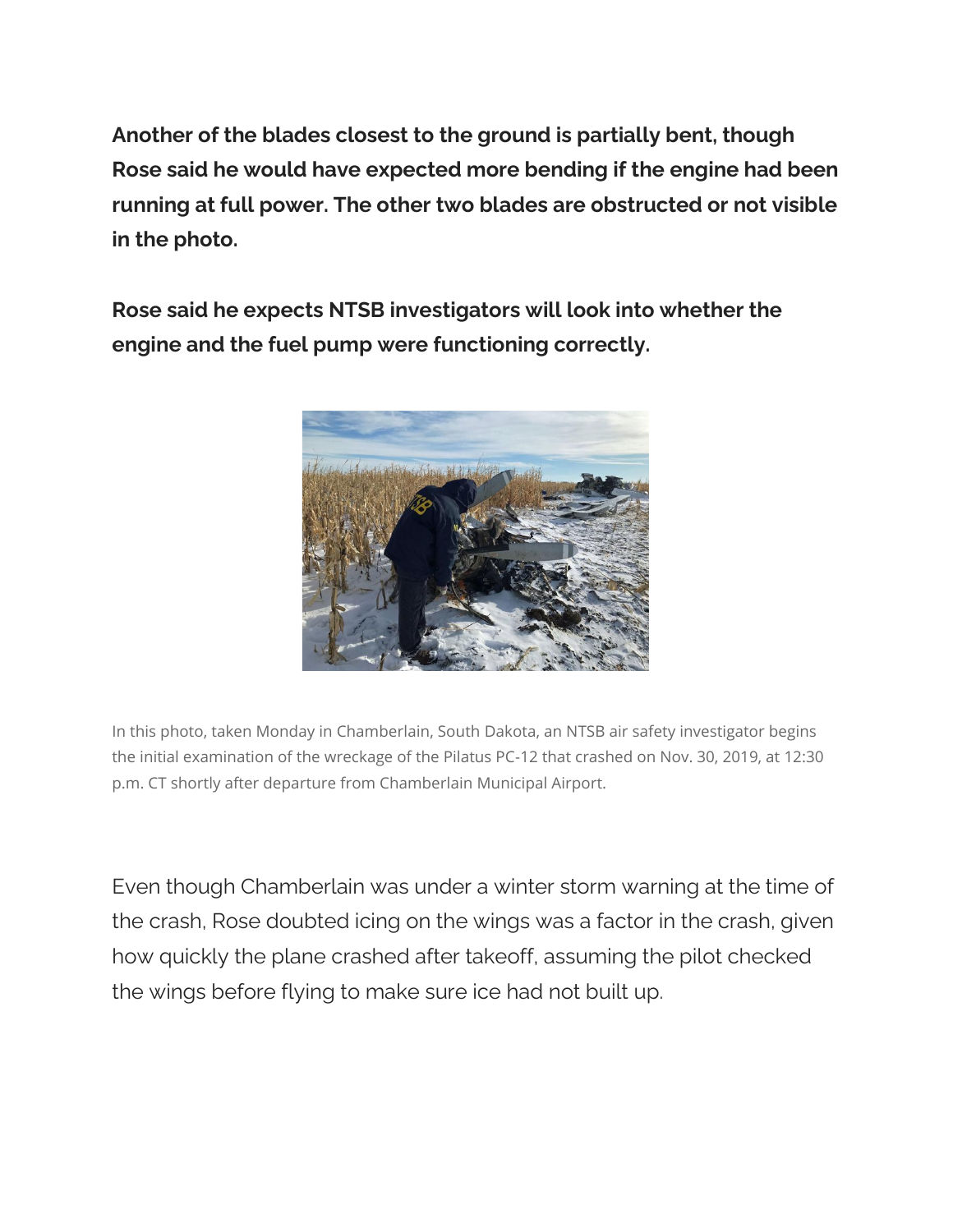Federal Aviation Administration spokeswoman Elizabeth Isham Cory said small planes are not usually restricted from taking off during storms and that pilots are "the ultimate authority" for deciding whether to fly.

Kirk Hansen is presumed to have been the pilot, given that he had a private pilot certificate, according to the Associated Press.

Gary Robb of Robb & Robb LLC specializes in civil cases involving plane and helicopter crashes and has served as both co-chairman of the Aviation Litigation Committee of the American Bar Association Section of Litigation and past chairman of the Aviation Section of the American Association for Justice.

Robb said he suspects the pilot made the wrong decision in taking off in those weather conditions.

According to Robb, the Pilatus PC-12 is a "slow, workhorse type of plane." He said icing may have been a factor, saying the plane was susceptible to ice buildup on the wings. He said the plane has rubber boots on its wings that inflate to break ice build-up, but that it may not be adequate for heavy ice buildup.

Robb also said weight would be a factor in the investigation. According to a brochure about the plane, its maximum payload is 2,235 pounds. When the plane is fully fueled, the max payload is 988 pounds. Robb said 12 people with luggage could have been too much weight for the plane if it was fully fueled before taking off.